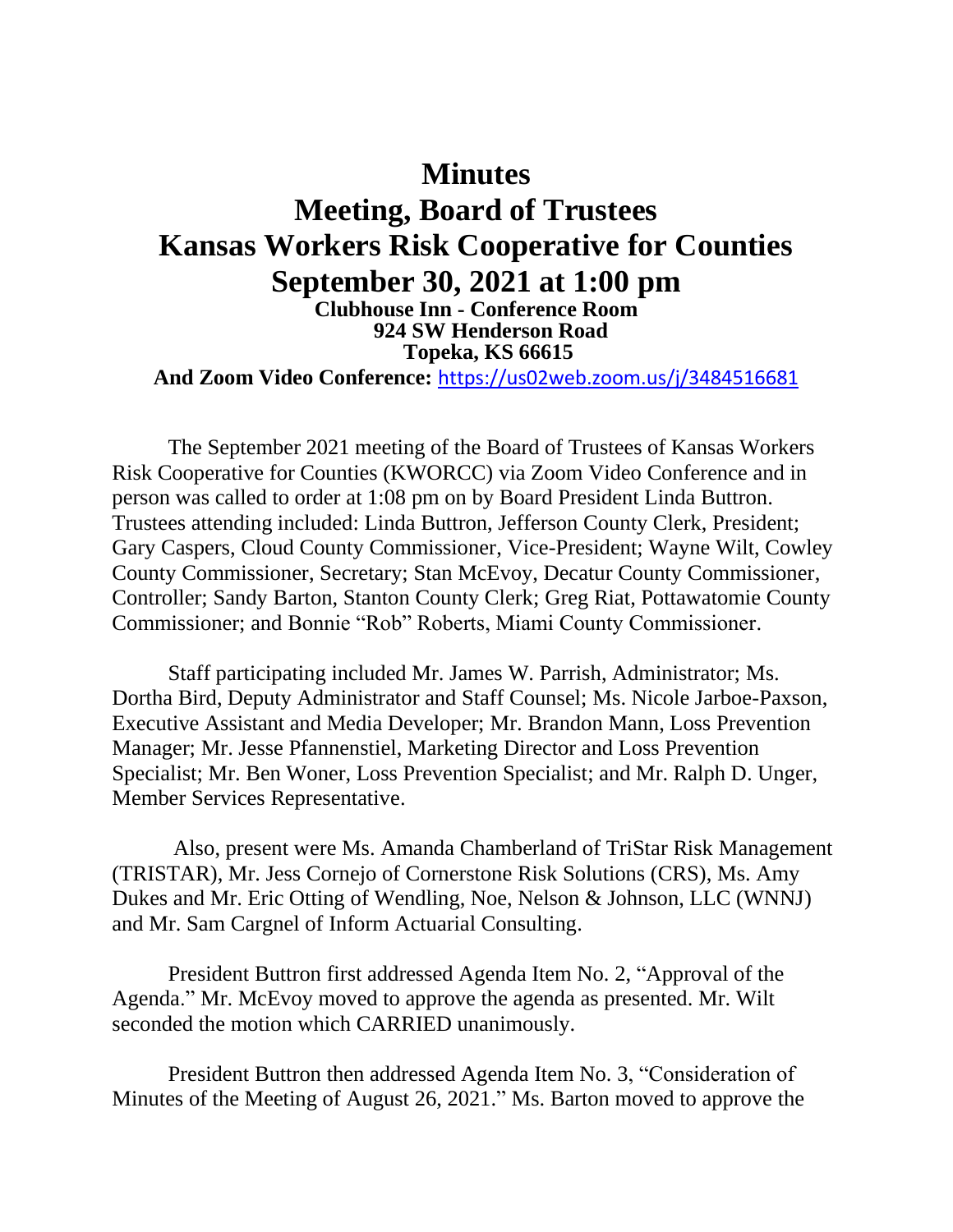minutes as presented. Mr. Caspers seconded the motion which CARRIED unanimously.

Next, President Buttron asked Mr. Parrish to address Agenda Item No. 4a, Administrator's Report, "Checks Requiring Board Approval and Electronic Transfers of Funds." Mr. Parrish itemized the checks for approval and the electronic transfers of funds. Mr. Roberts moved to approve the checks and ratify the electronic transfers of funds as presented. Mr. Wilt seconded the motion which CARRIED unanimously.

Mr. Parrish then asked Mr. Cargnel to address Agenda Item No. 4b, "KWORCC Actuarial Update: Inform Actuarial Solutions." Mr. Cargnel reported that after review of loss data and discussion with KWORCC and CRS staff, he decreased KWORCC's ultimate loss projections by approximately \$475,000, with policy years 2014-2018 seeing decrease of at least \$100,000 each and policy years 2019 and 2020 each experiencing an increase of \$100,000. Based upon the losses reported for the first eight months of 2021, the loss forecast for policy year 2021 the ultimate loss estimate increased from \$4.0 million to \$5.5 million. The number of claims has remained steady, but the cost of claims has been increasing since 2018. Next, Mr. Cargnel discussed his findings for 2022, concluding that the loss pick is \$1.39 per \$100 of payroll. Based upon the payroll estimates from the membership, the ultimate loss for 2022 is projected to be \$4.3 million. Mr. Cargnel then asked for and responded to questions. President Buttron thanked Mr. Cargnel.

Mr. Parrish next addressed Agenda Item No. 4c, "KWORCC Budget 2022." He explained the line items, how the 2022 budget compares to 2021 and the rationale for any changes. He then recommended approval and responded to questions. After discussion, Mr. Caspers moved to approve the 2022 proposed budget. Ms. Barton seconded the motion which CARRIED unanimously.

Mr. Parrish then asked Mr. Mann to address Agenda Item No. 4d "Annual Meeting Update". Mr. Mann reported that the KWORCC annual meeting will be held on October 18, 2021 in conjunction with the Kansas Association of Counties (KAC) annual conference both in person and via ZOOM. KWORCC's meeting will be at 5:30pm with KCAMP's meeting immediately following. He then presented the slate of nominees for the Trustee positions and discussed how voting will be handled for the hybrid meeting format. Next, Mr. Mann reported on voting delegate appointments. Finally, he reviewed the vendor booth details, including that KWORCC is in booth 45 and the schedule for those attending the booth. He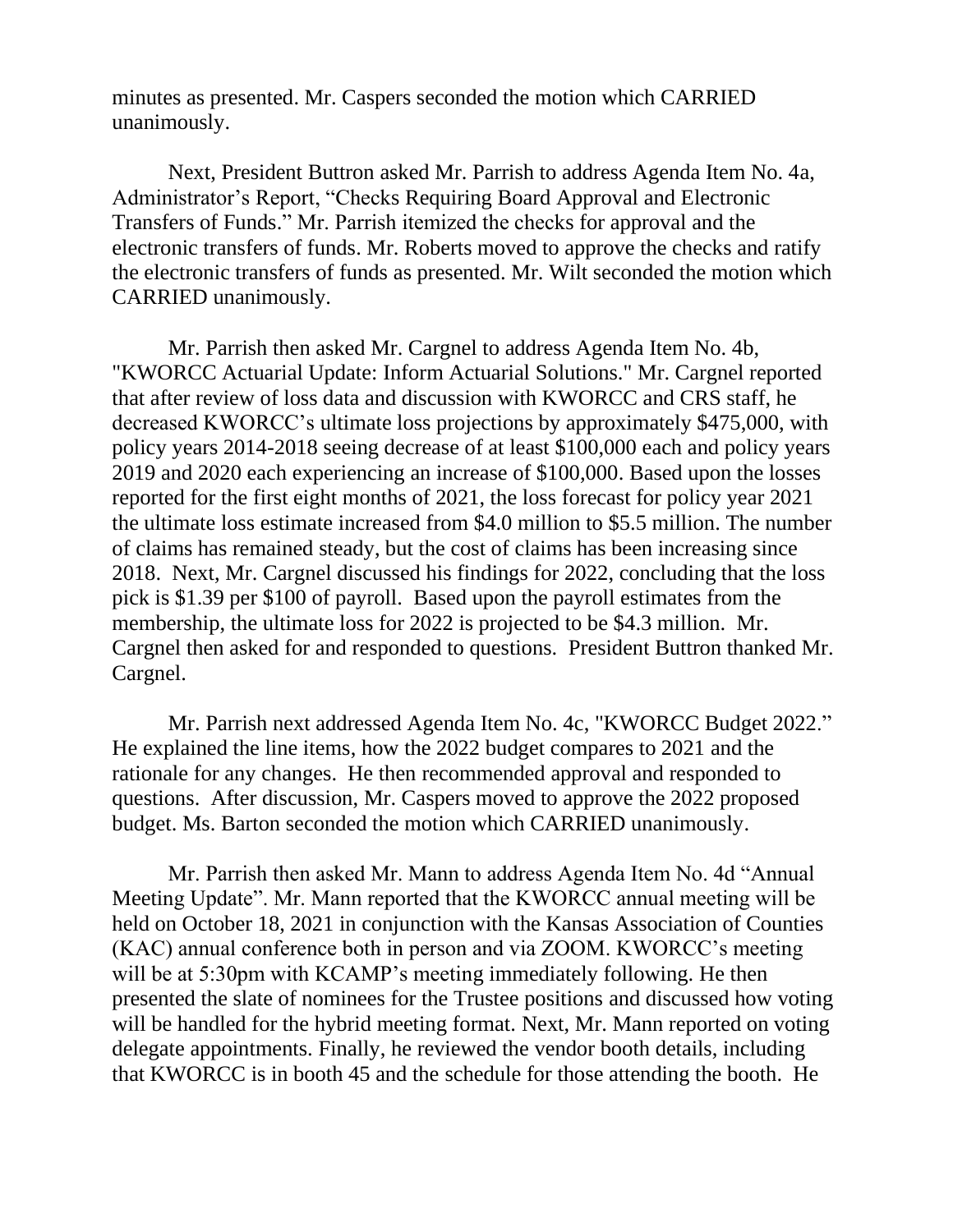asked that anyone wishing to be added to the schedule to contact Ms. Jarboe-Paxson.

President Buttron asked for the marketing report pursuant to Agenda Item No. 5. Mr. Pfannenstiel reported on recent marketing activities. He then asked for and responded to questions.

President Buttron requested Ms. Dukes address Agenda Item No. 6, "Financial Report." Ms. Dukes discussed the financial statements for August 2021 and responded to questions. Mr. Roberts moved to receive and file the financial statements as of August 31, 2021. Mr. McEvoy seconded the motion which CARRIED unanimously.

Next, Ms. Dukes presented the check register for August 2021 and asked for questions or any discussion. Whereupon, Ms. Barton moved to approve checks No. 19848 through 19876 and the direct debits. Mr. Wilt seconded the motion which CARRIED unanimously.

Finally, Ms. Dukes presented the BOK equities investments performance report as of August 31, 2021.

President Buttron addressed Agenda Item No. 7, "Claims Report – TRISTAR Risk Management." As to Agenda Item No. 7a, "Select Claims Report," Ms. Chamberland reported on claims and answered questions. She also requested approval of a pending settlement. Mr. Wilt moved to approve the proposed course of action for claim number 19777552. Mr. McEvoy seconded the motion which CARRIED unanimously.

Ms. Chamberland then addressed Agenda Item No. 7b, "Medical Bill Review," stating that KWORCC experienced a savings of 44% for the month of August as a result of medical bill review performed by TRISTAR.

Mr. Cornejo presented the "Policy Year Performance Review" under Agenda Item No. 7c. This analytical review generated by CRS shows KWORCC's claim history for policy years 2017 through August 2021. The documents consist of graphs that compare the actual paid and incurred losses to the estimated paid and incurred losses and show the actuarial projections. He stated that the charts show the performance status as of the end of August 2021 and should not be considered a guarantee of either good or poor ultimate-loss performance. Mr. Cornejo presented the open and closed claims by policy year. There are 35 open claims for 2010 and prior years out of 13,057 total claims. The majority of the